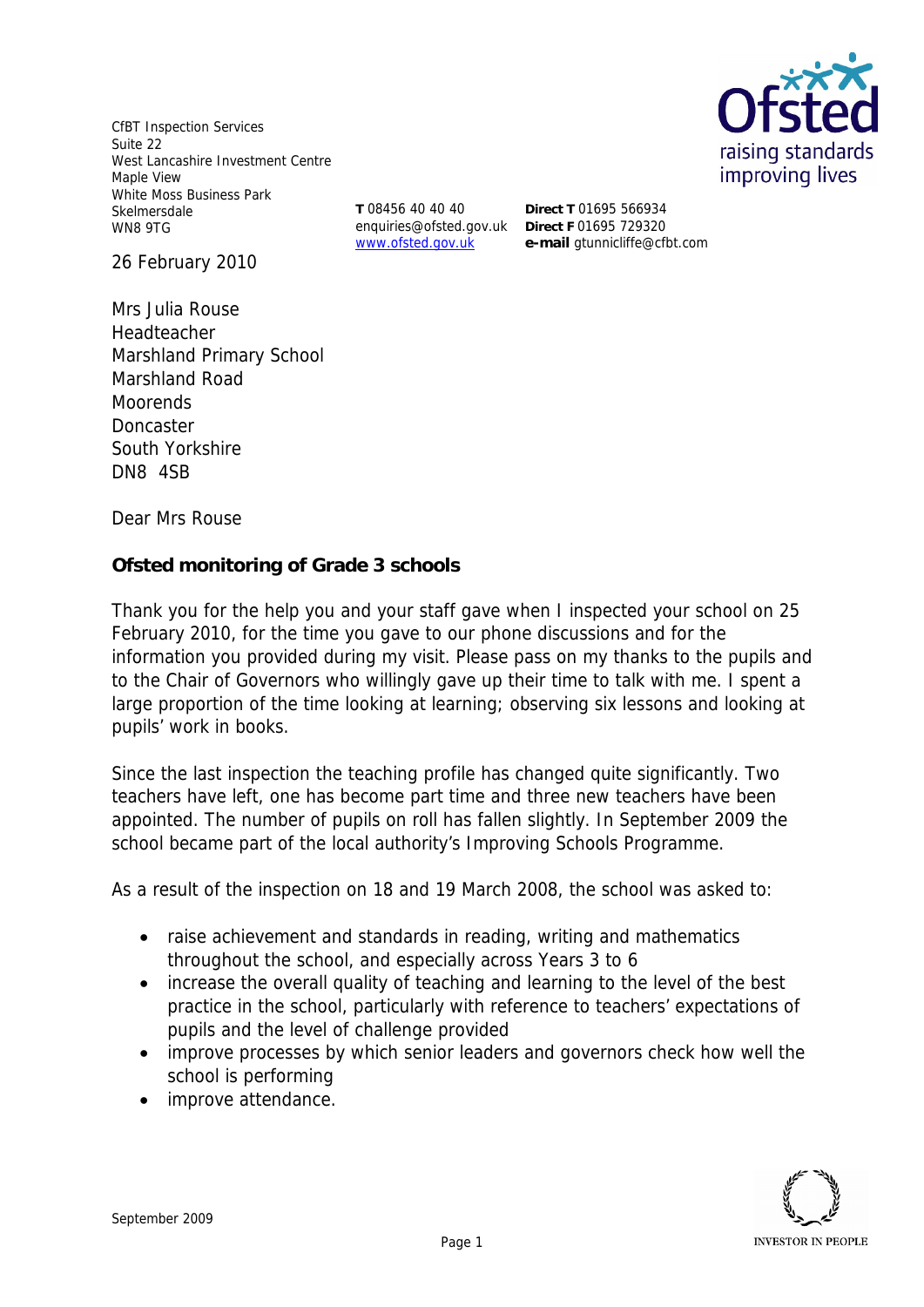

Having considered all the evidence I am of the opinion that at this time the schoo has made **satisfactory** progress in making improvements and **satisfactory** progress in demonstrating a better capacity for sustained improvement.

Attainment was low at the end of Key Stage 2 in 2009, particularly in English which showed a sharp decline when compared to the 2008 test results. The school's data indicates that pupils' overall achievement was affected by their inadequate rates of progress when they were in lower Key Stage 2. At the end of Key Stage 1 in 2009 attainment improved in reading, writing and mathematics. Tracking data, pupils' work and the lessons observed during this inspection indicate that the achievement of all pupils is now increasing and there are examples of accelerated progress across the school. However, although pupils' progress in the current Years 5 and 6 is improving and helping to close gaps in their learning, it has not yet improved sufficiently in English and mathematics to remedy some earlier slower progress. Challenging targets have been set for the current Year 6 but it is unlikely that the improvements now taking place will have time to have a full impact on the end of year test results in 2010. Nevertheless, leaders are not complacent and communicate high expectations. A range of support programmes are in place to help boost pupils' achievement. Across the school pupils' spelling, handwriting and presentation of their work remain common areas of weakness.

Senior leaders judge that the quality of teaching has improved and observations carried out during this visit support this view. No inadequate teaching was observed. The planning of lessons is much more consistent across the year groups and better use is made of assessment to plan future learning and match tasks to pupils' needs. This has helped to sharpen the focus of lessons and increase teachers' understanding of what pupils are expected to achieve. Teachers keep a close check on pupils' progress so they know which pupils need extra help to keep them on track. There has been a strong focus on the teaching of writing and pupils write extended pieces more regularly. There has been much emphasis on improving pupils' motivation and attitudes to learning. This is most successful when learning is practical, exciting and relevant; pupils' progress accelerates because they are motivated and actively involved in their learning, and there is a buzz of enthusiasm. On occasions where activities are less inspiring, pupils lose interest and concentration and their progress slows. Pupils say that behaviour has improved since the last inspection and there are now fewer disruptions in lessons because teachers set clearer expectations. They like the increased opportunities they now have in lessons to share their ideas with a partner because this helps them improve their work.

Since the last inspection the school has increased its range of strategies to promote good attendance. Parents, carers and pupils are more aware of the importance of regular attendance. Rewards which motivate pupils to attend are proving popular. As a result, attendance is improving. In 2009 it was close to the national average; an improvement over the previous year. The current attendance is up slightly for the